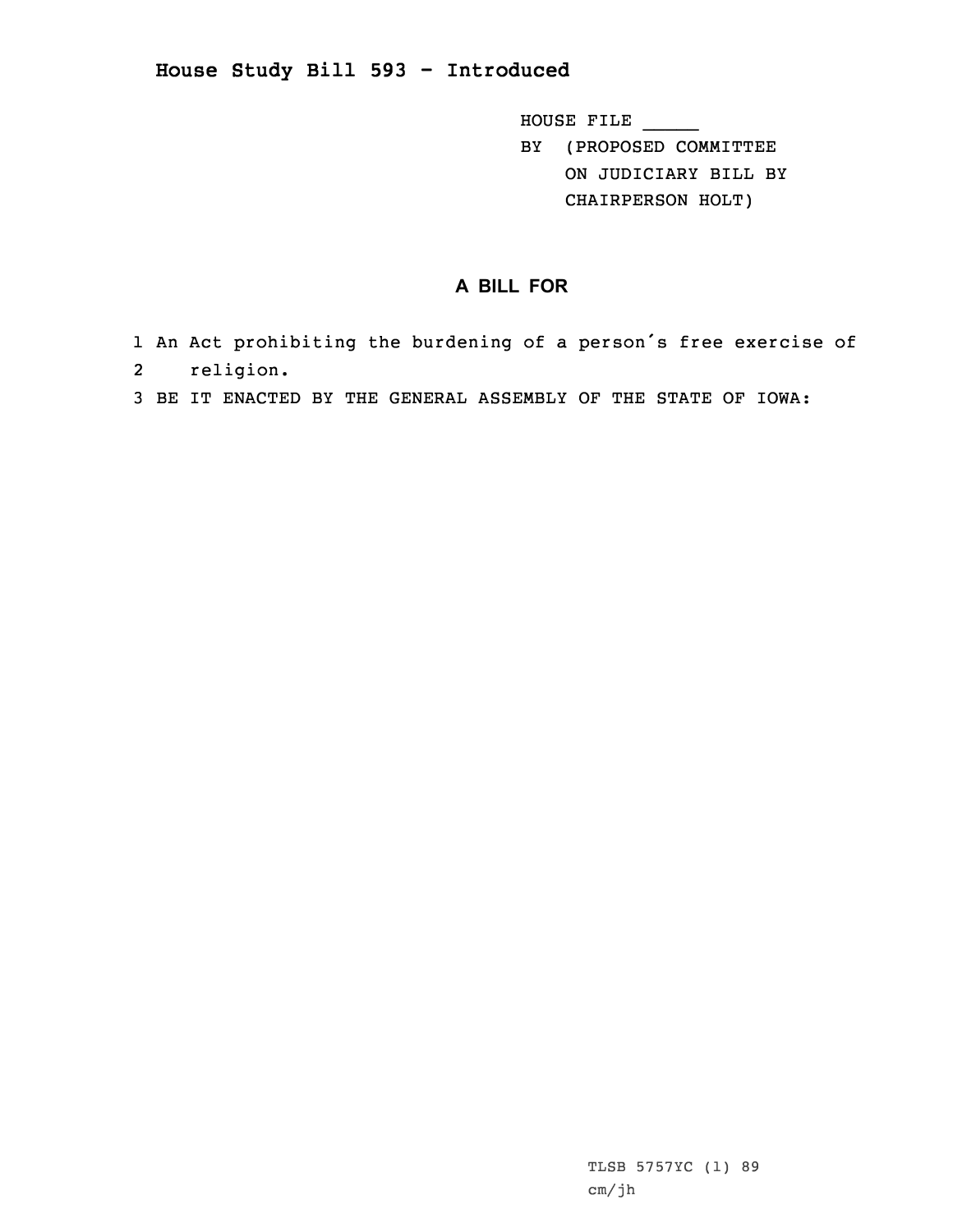1 Section 1. NEW SECTION. **27D.1 Free exercise of religion ——** 2 **government burdening prohibited.**

 1. Notwithstanding any other provision of law, <sup>a</sup> state agency, political subdivision, or any elected or appointed official or employee of this state or its political subdivisions shall not do any of the following:

7 *a.* Treat religious conduct more restrictively than 8 comparable secular conduct because of alleged economic need or 9 benefit.

10 *b.* Treat religious conduct more restrictively than any 11 secular conduct of reasonably comparable risk.

12 *c.* Substantially burden <sup>a</sup> person's exercise of religion unless applying the burden to that person's exercise of religion in <sup>a</sup> particular situation is essential to further <sup>a</sup> compelling governmental interest and is the least restrictive means of furthering that compelling government interest.

 2. Any person whose exercise of religion has been burdened in violation of this chapter may file an action for damages, injunctive relief, or other appropriate redress, or may assert such violation as <sup>a</sup> defense in <sup>a</sup> judicial or administrative proceeding. The plaintiff, if the prevailing party, may also recover reasonable attorney fees and costs.

## 23 EXPLANATION

24 **The inclusion of this explanation does not constitute agreement with** <sup>25</sup> **the explanation's substance by the members of the general assembly.**

 This bill prohibits <sup>a</sup> governmental entity from burdening <sup>a</sup> person's free exercise of religion. The bill prohibits governmental entities from treating religious conduct more restrictively than any secular conduct of reasonably comparable risk or treating religious conduct more restrictively than comparable secular conduct because of alleged economic need or benefit. The bill provides that <sup>a</sup> governmental entity shall not substantially burden <sup>a</sup> person's free exercise of religion unless the governmental entity can demonstrate that the action constituting or resulting in the burden is in furtherance of <sup>a</sup>

-1-

LSB 5757YC (1) 89  $cm/jh$   $1/2$